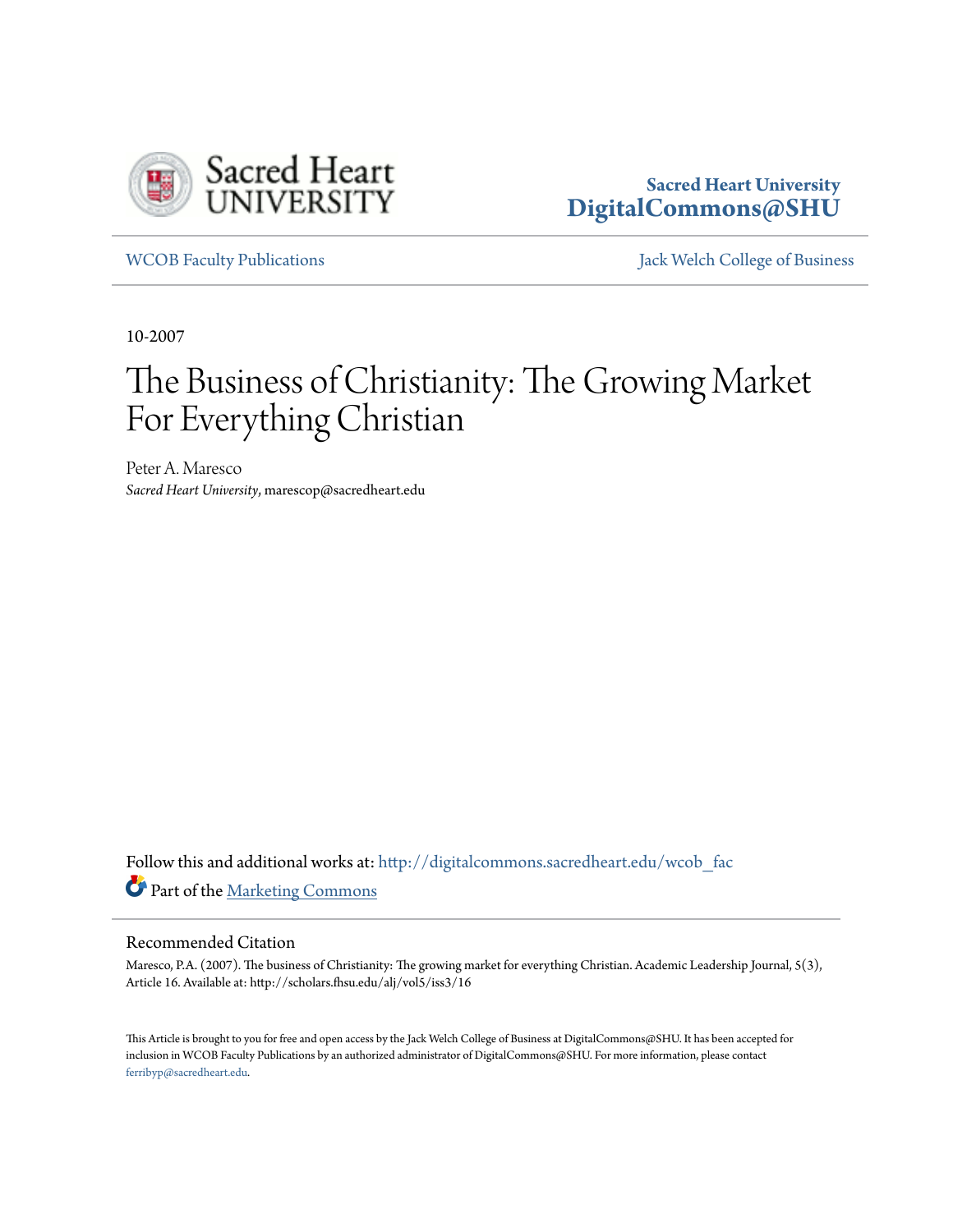## **Academic Leadership Journal**

The Business of Christianity: The Growing Market For Everything Christian

By: Peter A. Maresco, Ph.D.

Clinical Assistant Professor

The John F. Welch College of Business

In 2008, McFarland Publishers, Inc. of Jefferson, North Carolina is scheduled to publish my book: The Business of Christianity: The Growing Market for Everything Christian. The premise of this book is to elaborate in some detail how entrepreneurs are marketing products and services to the Christian consumer that have never been marketed before. Before going into what these products and services are, I should point out that these markets have always existed. The difference is, however, that with the attention given to, Evangelism, the religious right and the growth of mega-churches, those with memberships in excess of 2,000, businessmen and women have identified a new niche, Christian consumers looking for products and services with overtly Christian themes.

From purely a leadership perspective, this new consumer demand, has offered these entrepreneurs an unprecedented opportunity to turn their leadership skills towards creating business opportunities that once either lay "under the radar" or was considered too small a market to worry about penetrating. An example is the traditional Christian book store. Traditionally these stores were outlet for Christian products such as Bibles, Sunday school and communion supplies and Christian books and CD's. As the market has grown so has the number and types of products these stores sell. To whatever degree, there is some amount of leadership on the part of these Christian bookstore owners to be aware of the markets "needs" for these products and to be able to deliver them to the consumer. This is in fact what has actually happened in part or in spite of Wall\*Marts expansion into the market for Christian goods and services.

The introduction to my book is, The Exploding Christian Marketplace: If you can experience it and/or play with it the Christian marketplace will offer it. It addresses seven specific areas that have either been developed around a specific Christian theme or is in the process of being developed. This growth was possible because of effective leadership that enabled these entrepreneurs to identify an untapped market, have a vision to penetrate it and to deliver to the market products and services specifically tailored to this growing and influential niche.

Chapters discusses topics such as the use of Faith Nights by minor and major league baseball teams as a means of increasing attendance. Faith nights are targeted to Christian churches by offering a Christian themed concert. On some occasions promotional items have also been used as give-a-ways. These have included Bibles with camouflage covers and bobblehead dolls of Biblical characters including Moses. It discusses Christian gyms and diets, Christian action figures and Christian themed cruises and amusement parks. Chapter 2 deals with the vision of leaders in the film business who have come to identify the growing market for Christian themed movies and for the new ways in which these